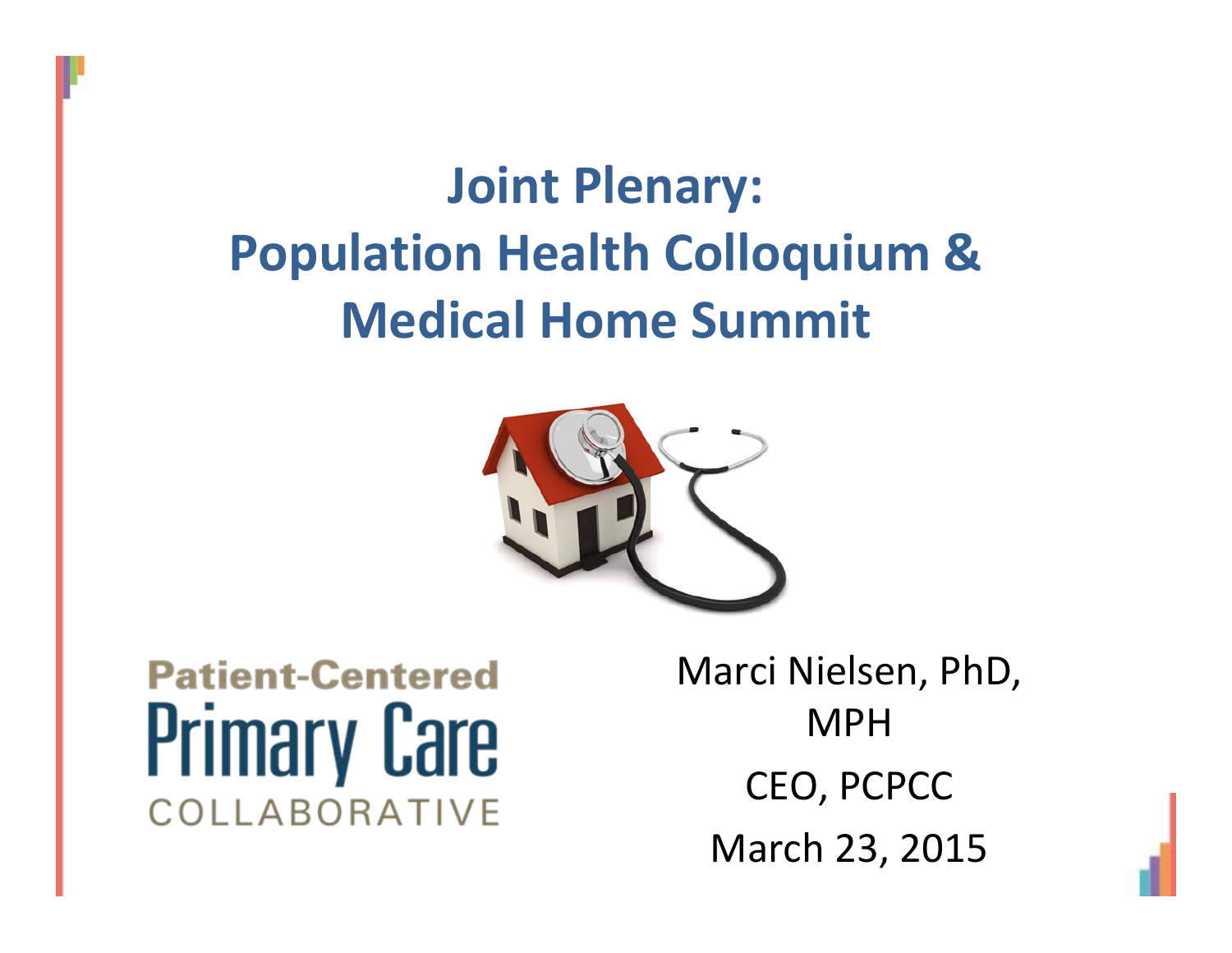## **National Imperative: "Triple Aim"**



Source : Berwick, Donald M., Thomas W. Nolan, and John Whittington. "The triple aim: care, health, and cost." *Health Affairs* 27.3 (2008): 759-769.



PCPCC 2014. All Rights Reserved.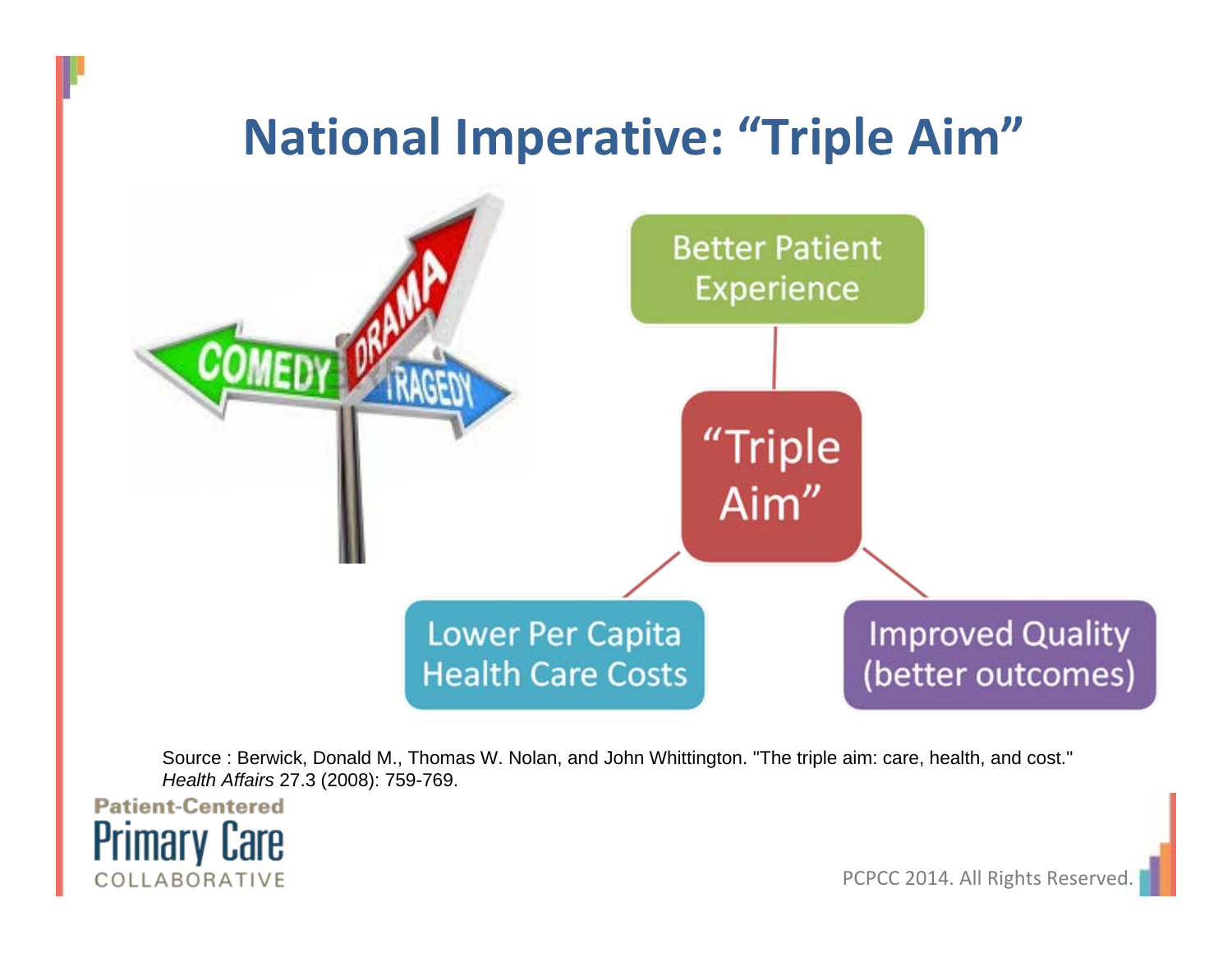

### **ATUL GAWANDE, MD, MPH**

Harvard Professor, Surgeon, Writer, Public Health Researcher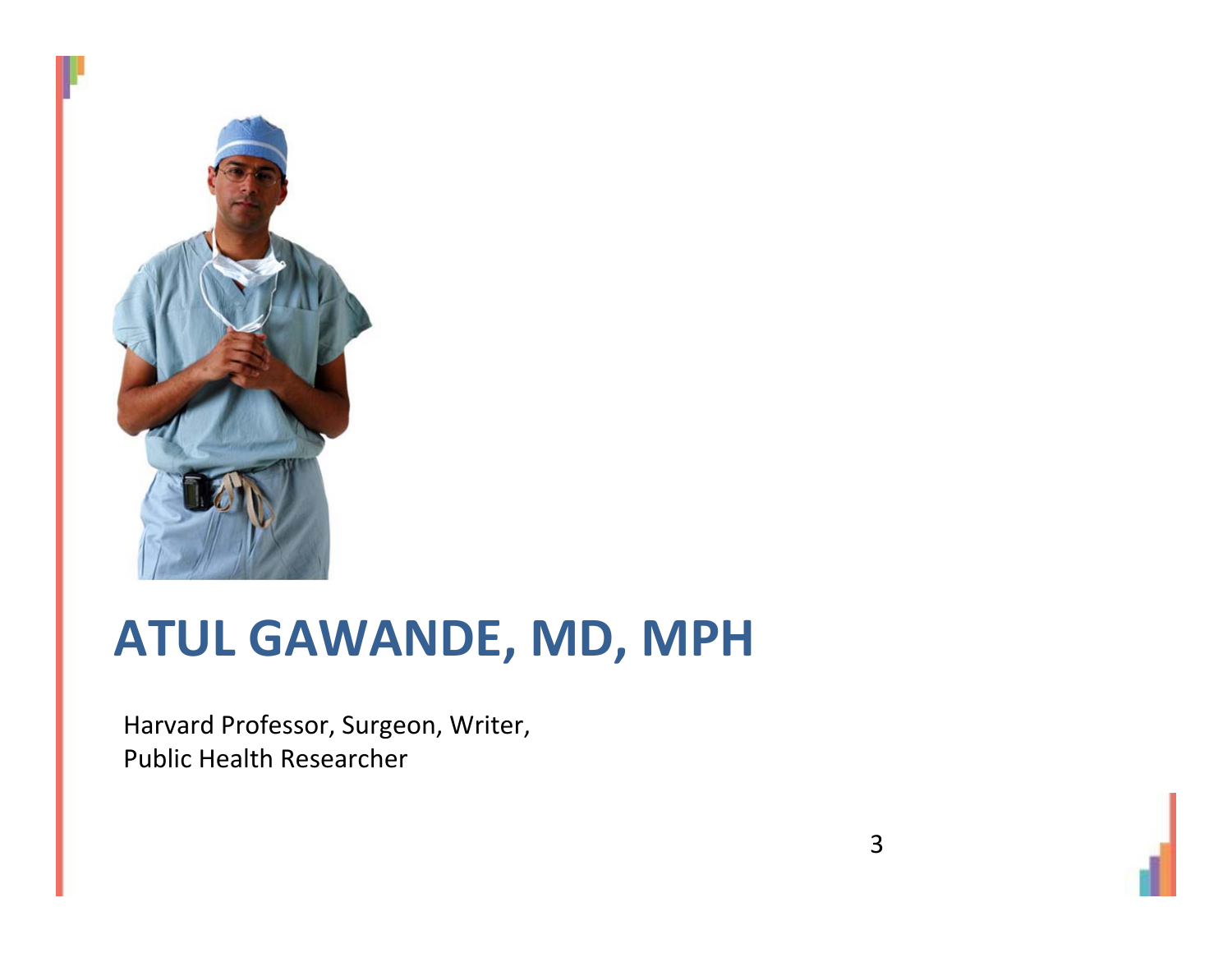# **Atul Gawande, Gawande, MD, MPH**

- Born: 1965, Brooklyn, NY
- Education: Balliol College (1989), Stanford University (1987), Harvard (MD, MPH)
- Additional facts: MacArthurFellowship; nomination for National Book Award for Nonfiction, New Yorker author

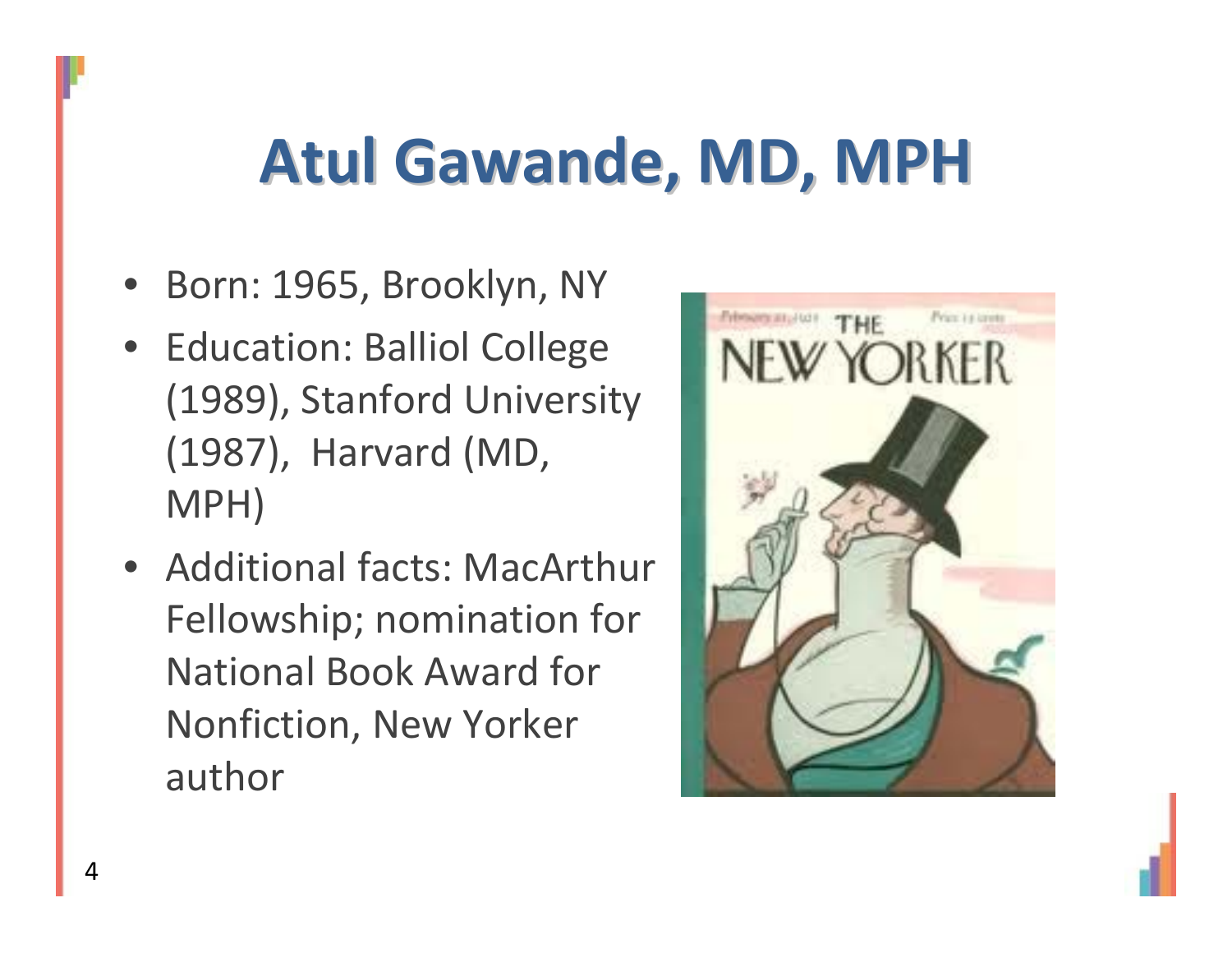## **ATUL GAWANDE, MD, MPH**

Harvard Professor, Surgeon, Writer, Public Health Researcher

## **MARCI NIELSEN, PHD, MPH**

### Chief Executive Officer, PCPCC

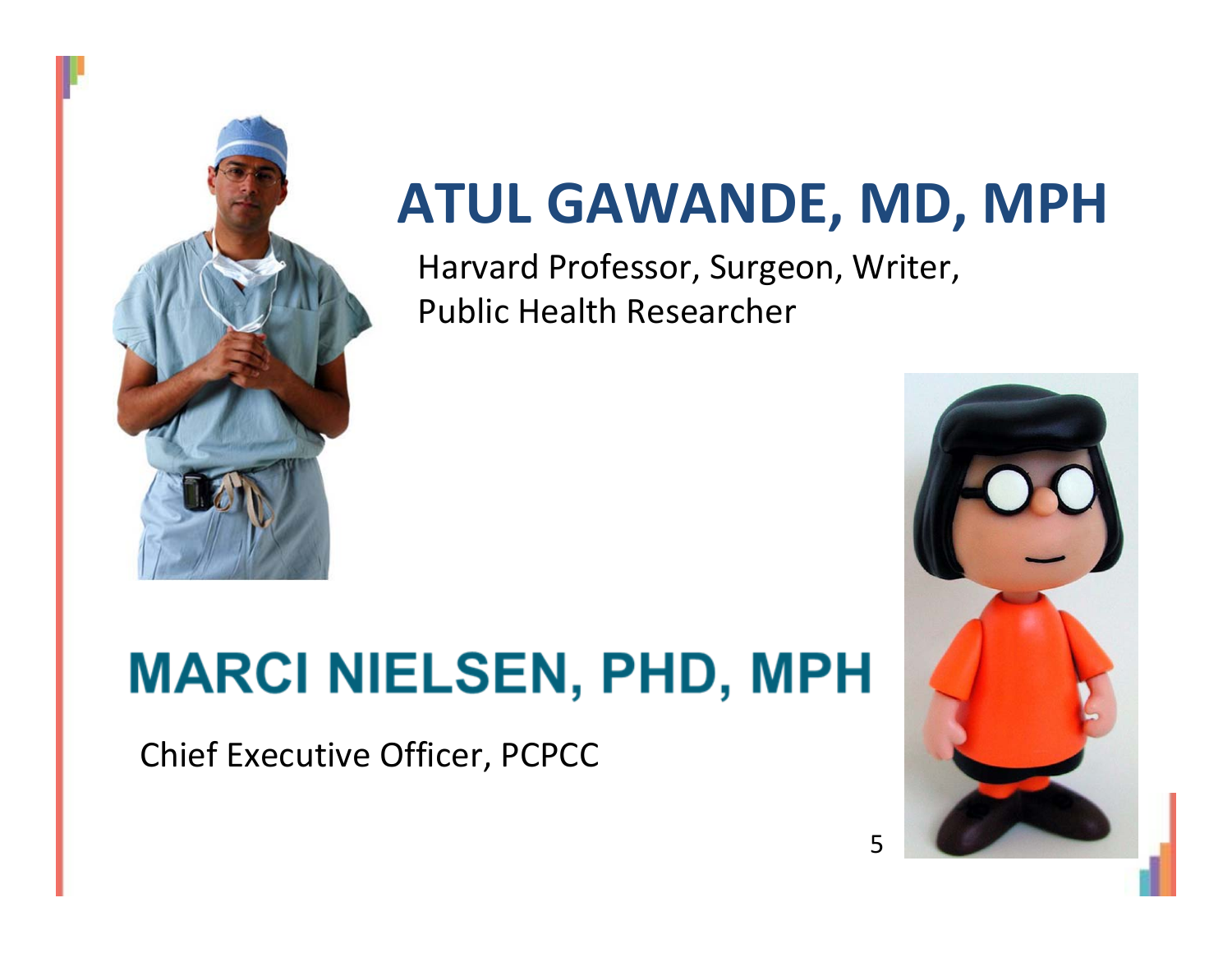# **Coincidence?! Coincidence?!**

**Atul Gawande, MD, MPH**

- Born: **1965**
- Education: **B**alliol **C**ollege (1989), Stanford University (1987), Harvard (MD, MPH)
- Wrote a speech called "Cowboys and Pit crews"

**Marci Nielsen, PhD, MPH**

- Born: **1965**
- Education:**B**riar**C**liff(1987), George Washington University (1994), Johns Hopkins (PhD)
- Live in a state with **real** *live cowboys cowboys and pit crews*6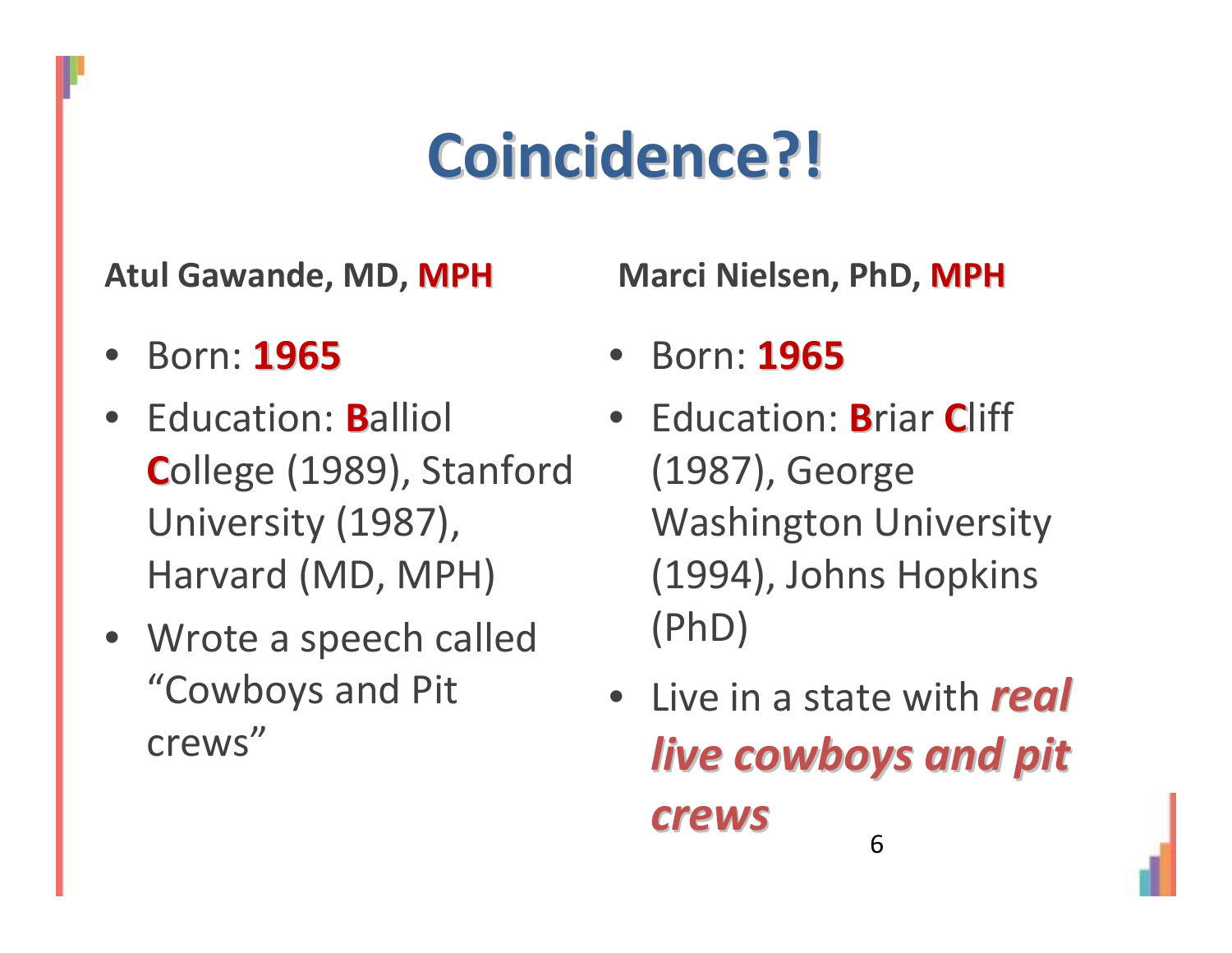## **So what's "our story"?**



Source: Dahlgren and Whitehead, 1991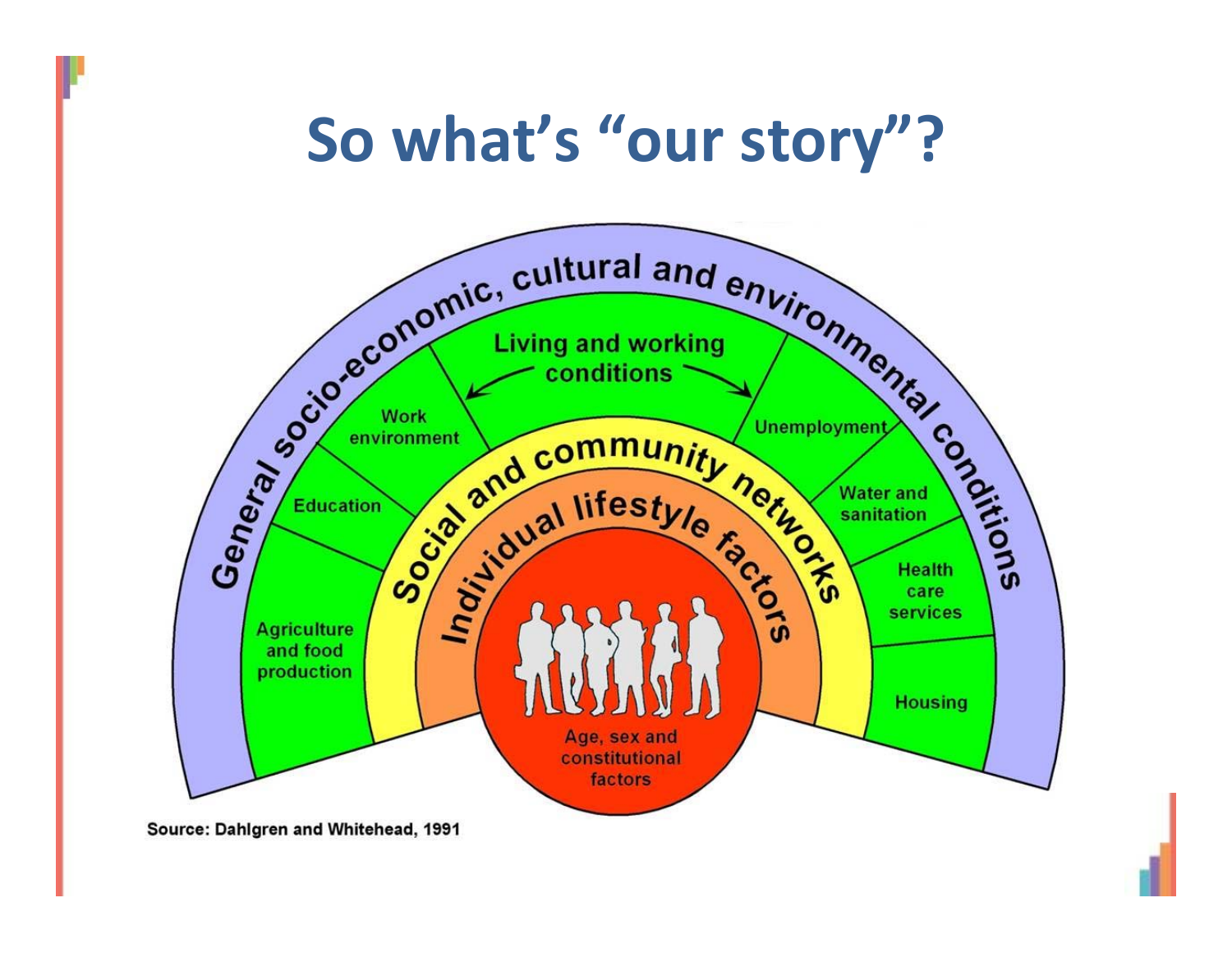

### **Study Authors:**

•Marci Nielsen, PhD, MPH •Amy Gibson, RN, MS •Lisabeth Buelt •Paul Grundy, MD, MPH •Kevin Grumbach, MD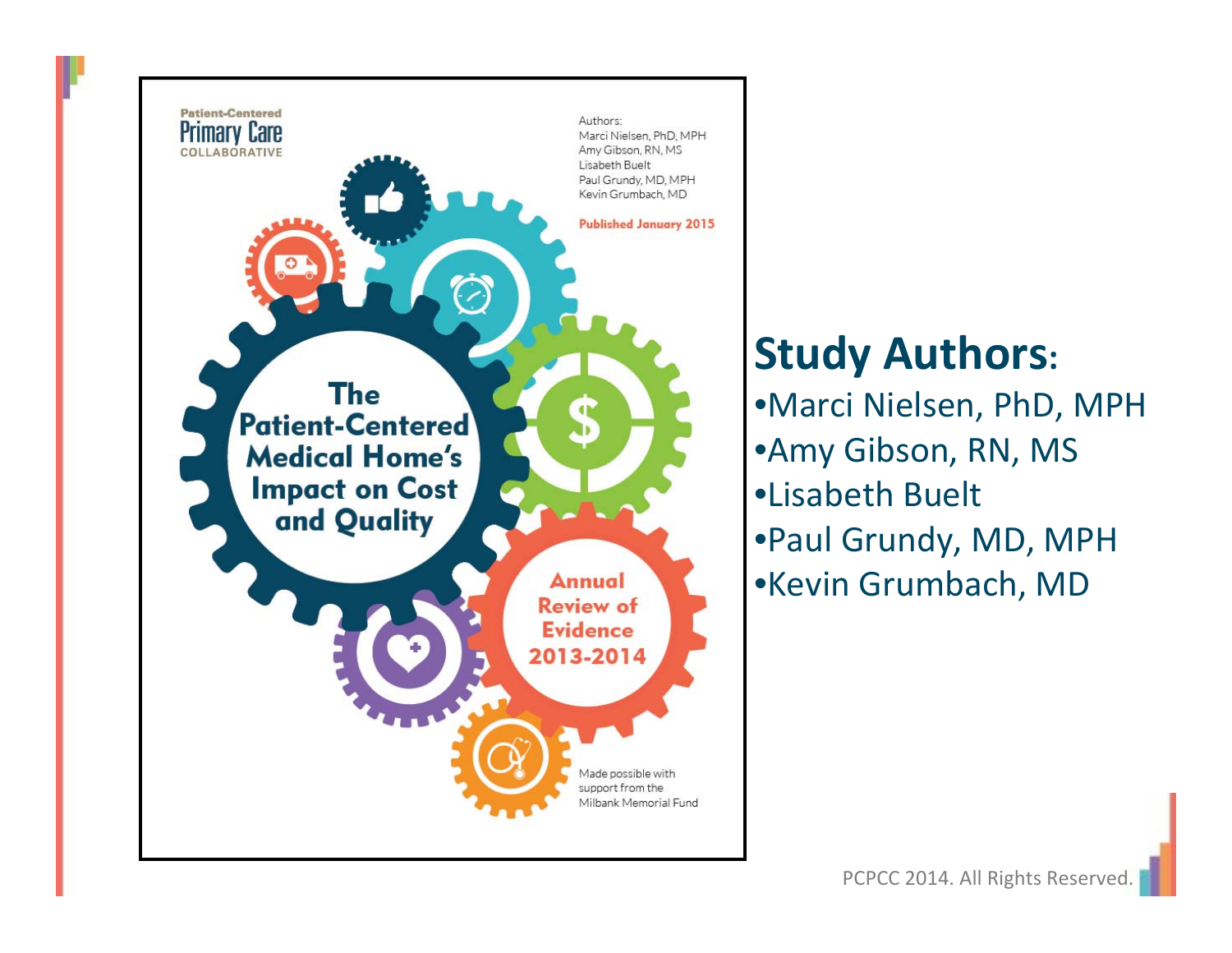## **PCMH Peer‐Reviewed Reviewed Outcomes**

#### **14 PEER-REVIEWED STUDIES**



 $13$  reported on utilization,  $12$  found  $\circ$ improvements

> $3$  reported on quality,  $2$  found improvements

 $4$  reported on access,  $4$  found improvements

 $\mathfrak l$  reported on satisfaction,  $\mathfrak l$  found improvements

- Medicare FFS (NCQA PCMH)
- Veterans Affairs (PACT)
	- (4 studies)
- Florida Medicaid
- Illinois Medicaid
- Kentucky Ft. Campbell
- New York Presbyterian Regional Health Collaborative
- Community Care North Carolina
- Pennsylvania Chronic Care Initiative
	- Rand
	- Independence BCBS (2 studies)

PCPCC 2014. All Rights Reserved.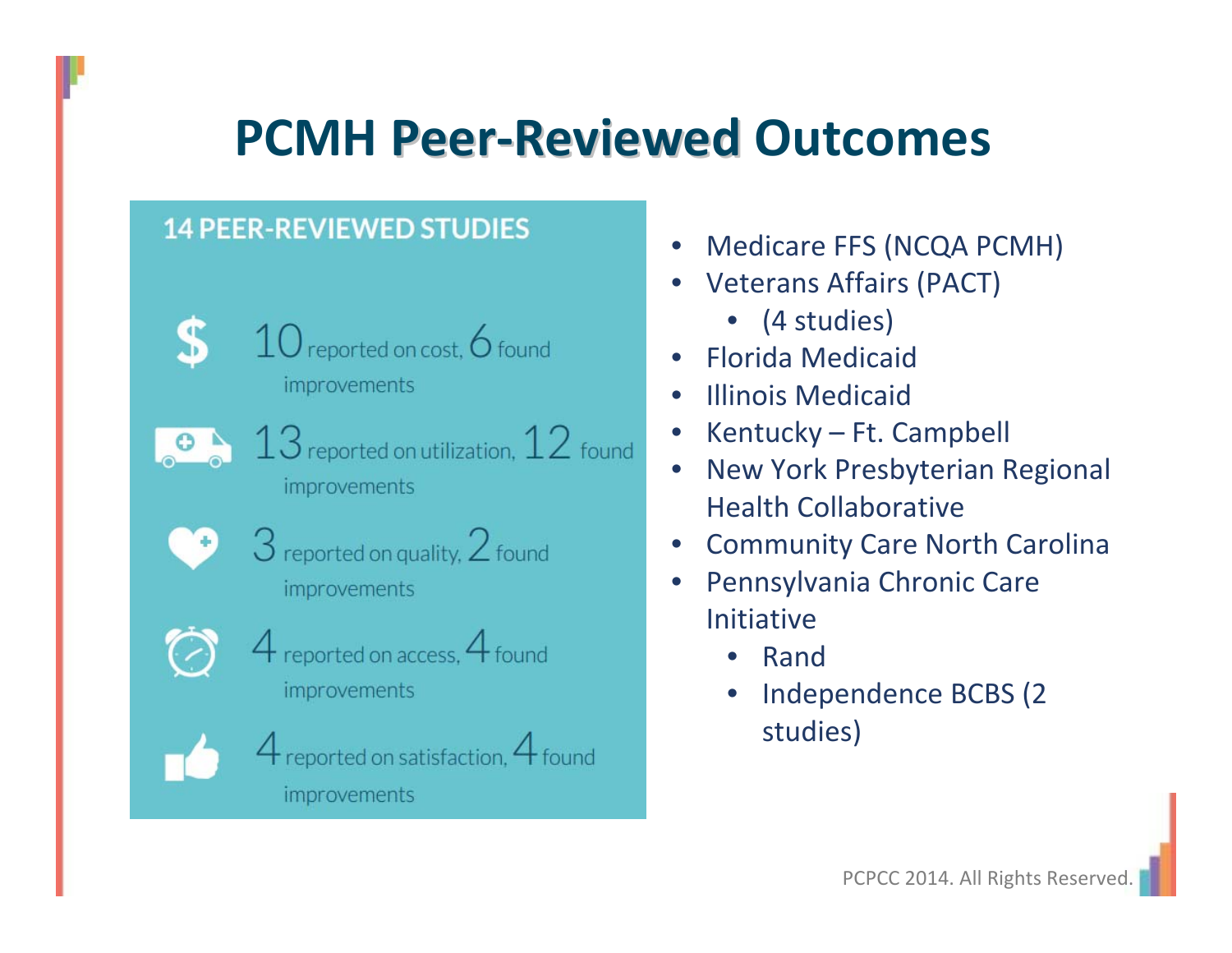## **Oregon Coordinated Care Organizations**

| <b>Location/Initiative</b>                                                                                                                                                                         | <b>Cost &amp; Utilization</b>                                                                                                                                                                                                                                                                                                                 | <b>Population Health &amp; Access to Primary</b><br><b>Preventive Services</b>                                                                                                                                                                                                                                                                                                                                                                                                                                                                                  | <b>Care Services</b>                                                                                                                                                                                                                                                                                                       | <b>Patient or Clinician</b><br><b>Satisfaction</b>                     |
|----------------------------------------------------------------------------------------------------------------------------------------------------------------------------------------------------|-----------------------------------------------------------------------------------------------------------------------------------------------------------------------------------------------------------------------------------------------------------------------------------------------------------------------------------------------|-----------------------------------------------------------------------------------------------------------------------------------------------------------------------------------------------------------------------------------------------------------------------------------------------------------------------------------------------------------------------------------------------------------------------------------------------------------------------------------------------------------------------------------------------------------------|----------------------------------------------------------------------------------------------------------------------------------------------------------------------------------------------------------------------------------------------------------------------------------------------------------------------------|------------------------------------------------------------------------|
| Oregon                                                                                                                                                                                             |                                                                                                                                                                                                                                                                                                                                               |                                                                                                                                                                                                                                                                                                                                                                                                                                                                                                                                                                 |                                                                                                                                                                                                                                                                                                                            |                                                                        |
| <b>Oregon Coordinated</b><br><b>Care Organizations</b><br>(CCO) <sup>53</sup><br>Published: Oregon Health<br>Authority, June 2014<br>Data Review: 2011<br>(comparison group); 2013<br>(PCMH group) | • 19% reduction in ED spending<br>• 17% reduction in ED visits<br>• 5% reduction in all-cause<br>readmission rates<br><b>Decreased hospitalization for</b><br>chronic conditions:<br>• 27% reduction for patients<br>with CHF*<br>• 32% reduction for patients<br>with COPD <sup>*</sup><br>• 18% reduction for patients<br>with adult asthma | • 58% increase in<br>percentage of children<br>screened for risk<br>of developmental,<br>behavioral, and social<br>delays<br>• Increase in screening,<br>intervention and<br>referral for treatment<br>for alcohol or other<br>substance abuse (from<br>0% to 2%)<br>• 5% improvement<br>in LDL screening in<br>patients with diabetes<br>• Increase in follow<br>up care after<br>hospitalization for<br>mental illness (from<br>65.2% to 67.6%)<br>• Improvement in all<br>3 components of<br>medical assistance with<br>smoking and tobacco<br>use cessation | • 52% increase in<br>enrollment in patient-<br>centered primary care<br>homes since 2012<br>$\cdot$ >20% increase in<br>spending for primary<br>care and preventive<br>services<br>$\bullet$ 11% increase in<br>outpatient primary<br>care visits<br>· Increase in adolescent<br>well-care visits (from<br>27.1% to 29.2%) | · Increase in patient<br>satisfaction with care<br>(from 78% to 83.1%) |
|                                                                                                                                                                                                    |                                                                                                                                                                                                                                                                                                                                               |                                                                                                                                                                                                                                                                                                                                                                                                                                                                                                                                                                 |                                                                                                                                                                                                                                                                                                                            |                                                                        |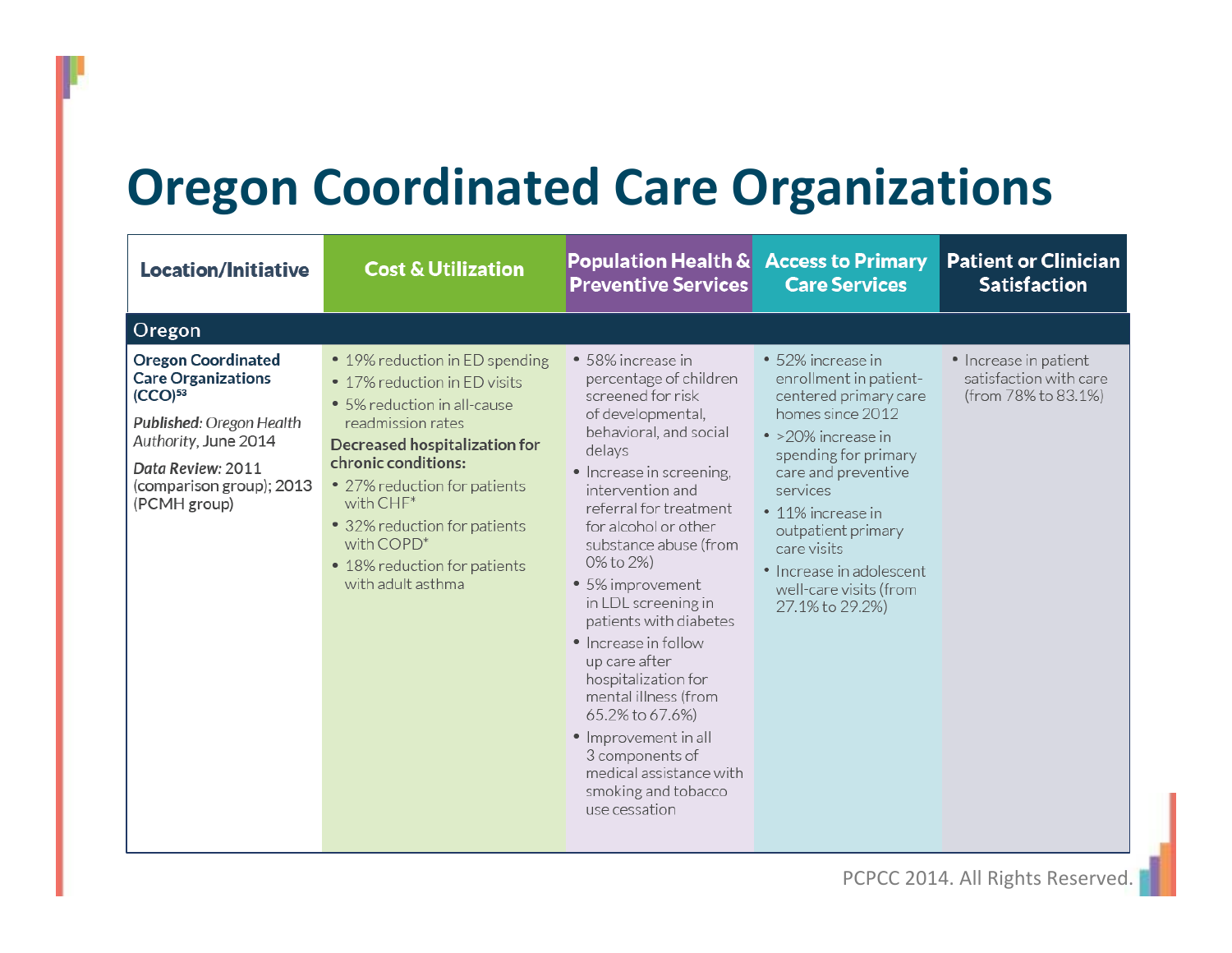#### Primary Care Innovations and PCMH Map

#### Mapping the Medical Home Movement:

This map includes a diverse range of programs using patient-centered medical homes (PCMH) and enhanced primary care teams as the model for improving health care delivery. Click the map for a summary of all public and commercial PCMH programs in the State (State View). For more information on what programs are included visit our Frequently Asked Questions (FAQ) page.





#### What is a Medical Home?



Join our mailing list for the latest map updates and medical home news.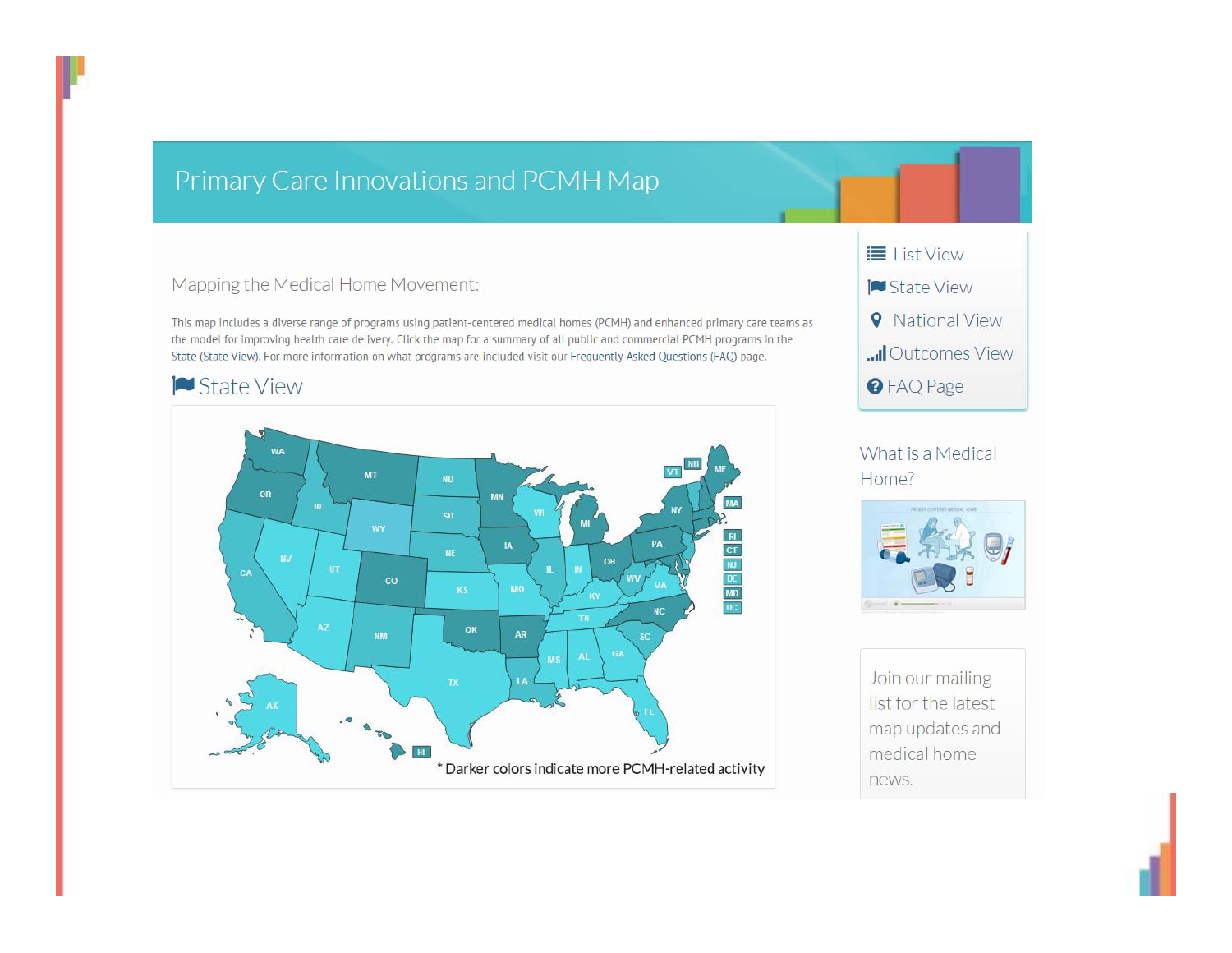



- Evaluations from Comprehensive Primary Care Initiative (CPC) and Multi ‐payer Advanced Primary Care Program (MAPCP)
- HHS Secretary announcement to move Medicare into value based contracts (from 20 to 50% by 2018); creation of the Healthcare Payment Learning & Action Network
- Private sector leaders form new "Health care transformation task force" committed to putting 75% of their businesses in value based arrangements by 2020



• ONC announcement on new push for health information technology interoperability by 2017

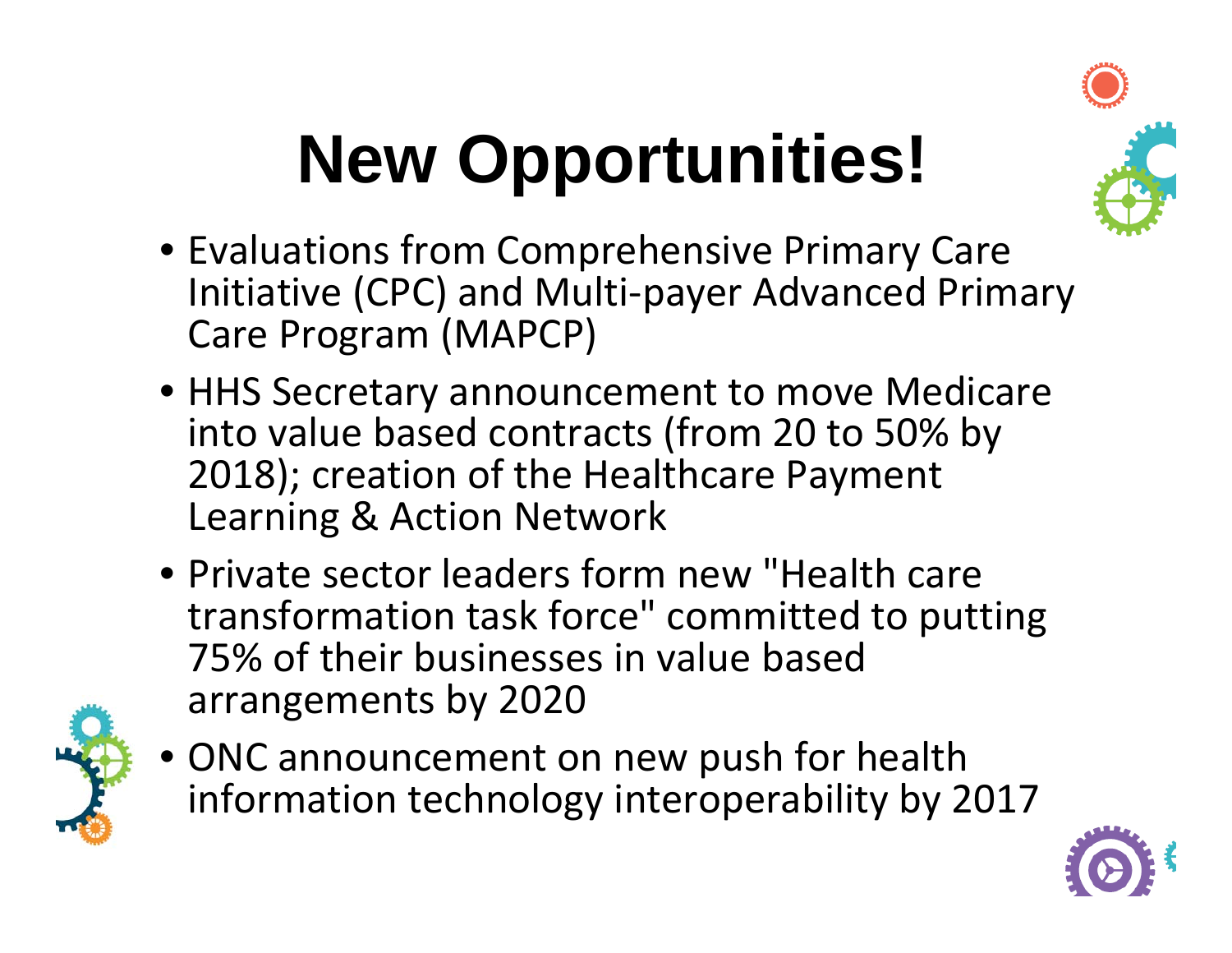



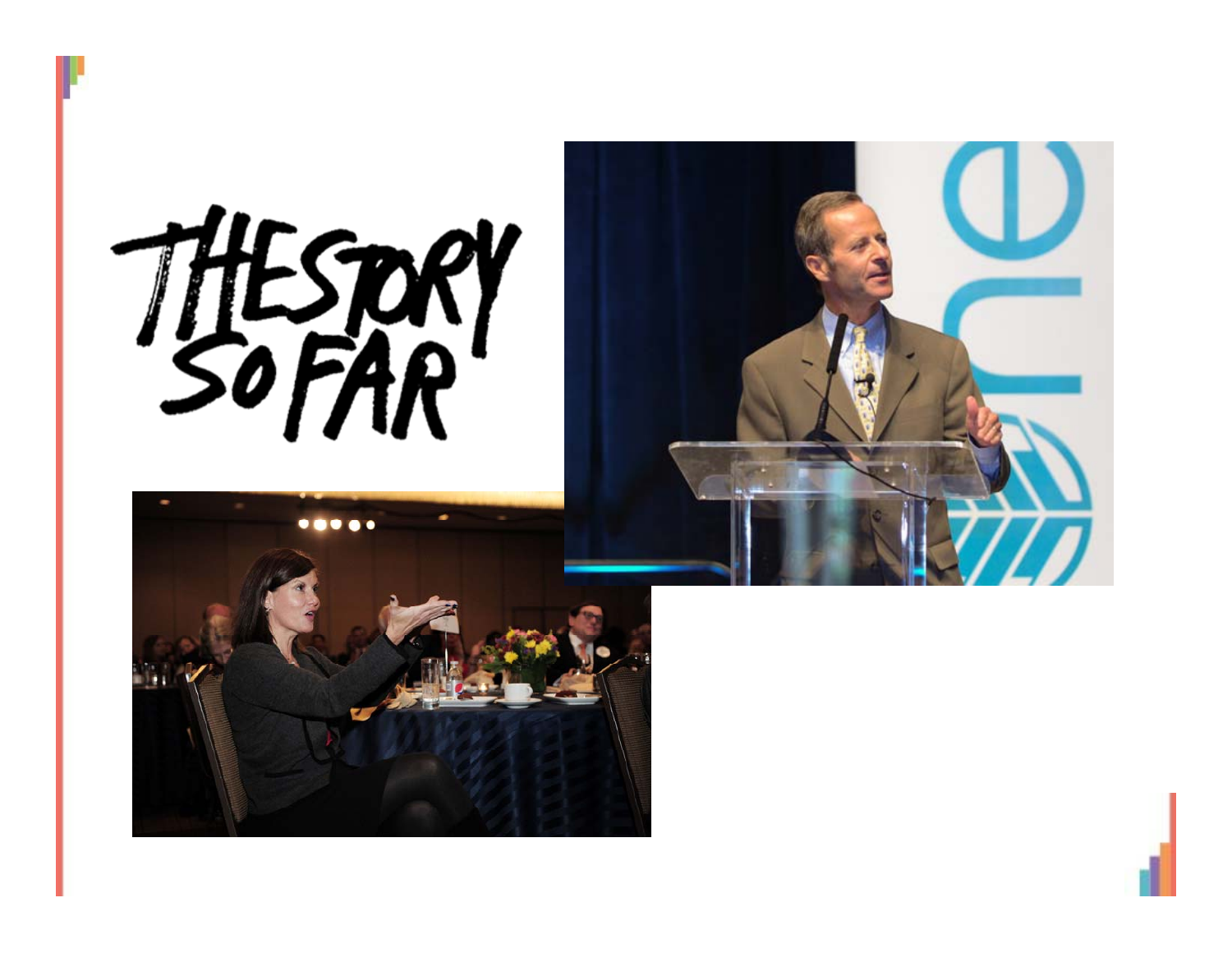*<u>ELECTRONIC</u>* m.

Active Real Property

And the first year of

**SERVICE STATE** 

×,

**Second control of the Control of Control of Control of Control of Control of Control of Control of Control Second Contract of the Contract of the Contract of the Contract of the Contract of the Contract of the Contract of the Contract of the Contract of the Contract of the Contract of the Contract of the Contract of the Contra CONSTRUCTION AND INCOME.** 

And Links of the Contract of the Contract of the Contract of the Contract of the Contract of the Contract of the Contract of the Contract of the Contract of the Contract of Contract of Contract of Contract of Contract of C

And the Contract of the Contract of the Contract of the Contract of the Contract of the Contract of the Contract of the Contract of the Contract of the Contract of the Contract of the Contract of the Contract of the Contra

Andrew Charles Rolling Street, Suite & Street, Suite & Street, Suite & Street, Suite & Street, Suite & Street

Antonio Section Antonio

Accepted the first state of the contract of the

BEFORE THE POST OF THE PARTY

B

÷.

 $\mathcal{L}$ 

**MARKETER** 

**Call Radio** 

Sandwicken State Concern Concern Concern Concern Concern Concern Concern Concern Concern Concern Concern Concern Concern Concern Concern Concern Concern Concern Concern Concern Concern Concern Concern Concern Concern Conce

Article Bandwicker Communication

**CALL AND REAL PROPERTY** 

And is a little of the contract of the contract of the contract of the contract of the contract of the contract of the contract of the contract of the contract of the contract of the contract of the contract of the contrac

A Marian Richard Robert Robert Charles

A A LA LA LA LA CARACTERI